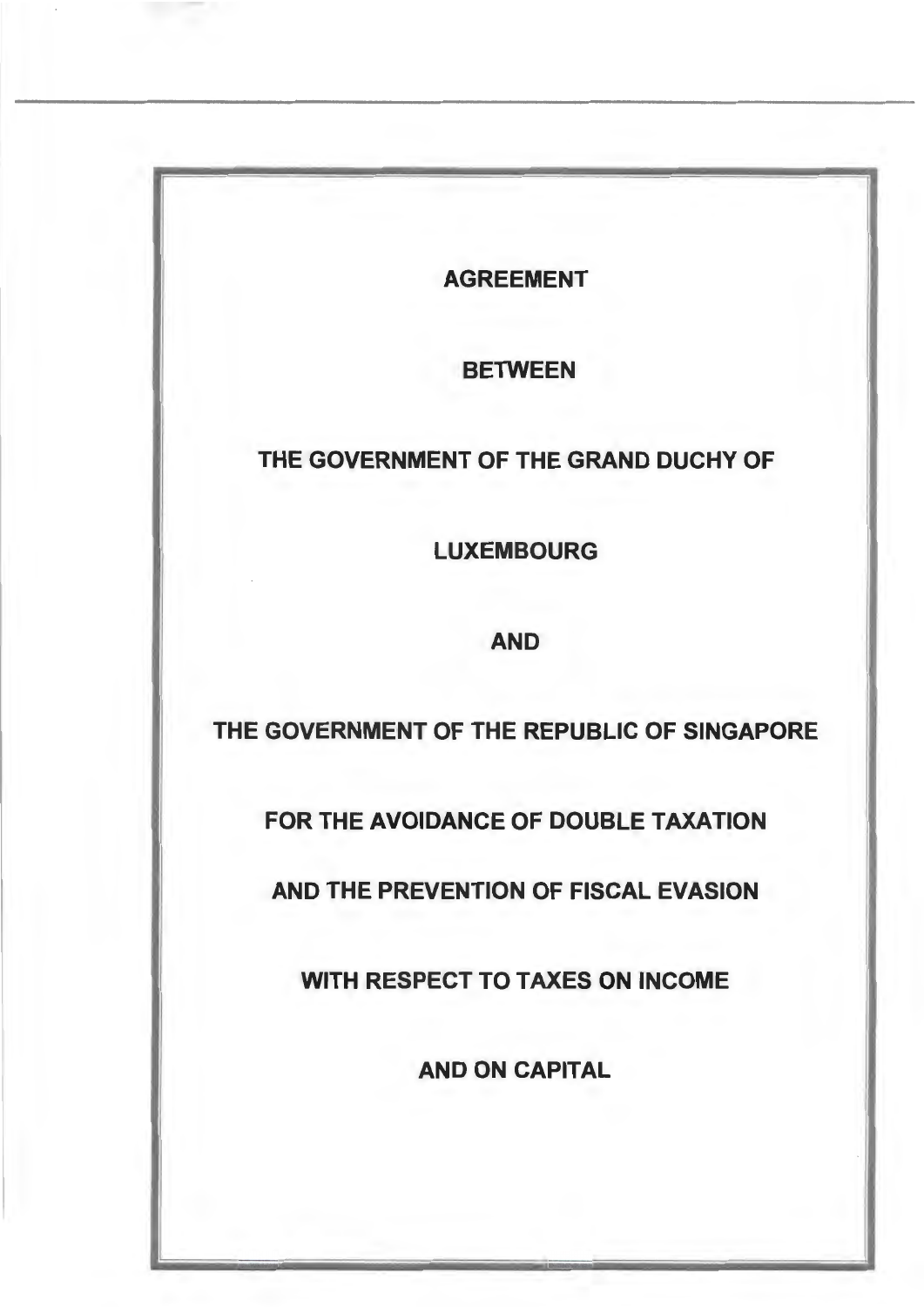The Government of the Grand Duchy of Luxembourg and the Government of the Republic of Singapore,

Desiring to conclude an Agreement for the Avoidance of Double Taxation and the Prevention of Fiscal Evasion with respect to Taxes on Income and on Capital,

Have agreed as follows:

### **Article 1 Persons Covered**

This Agreement shall apply to persons who are residents of one or both of the Contracting States.

## **Article 2 Taxes Covered**

1. This Agreement shall apply to taxes on income and on capital imposed on behalf of a Contracting State or of its local authorities, irrespective of the manner in which they are levied.

2. There shall be regarded as taxes on income and on capital all taxes imposed on total income, on total capital, or on elements of income or of capital, including taxes on gains from the alienation of movable or immovable property.

3. The existing taxes to which the Agreement shall apply are in particular:

- (a) in Singapore:
	- the income tax

(hereinafter referred to as "Singapore tax");

- (b) in Luxembourg:
	- (i) the income tax on individuals (l'imp6t sur le revenu des personnes physiques);
	- (ii) the corporation tax (l'impôt sur le revenu des collectivités);
	- (iii) the capital tax (l'imp6t sur Ia fortune); and
	- (iv) the communal trade tax (l'imp6t commercial communal);

(hereinafter referred to as "Luxembourg tax").

4. The Agreement shall apply also to any identical or substantially similar taxes that are imposed after the date of signature of the Agreement in addition to, or in place of, the existing taxes. The competent authorities of the Contracting States shall notify each other of any significant changes that have been made in their taxation laws.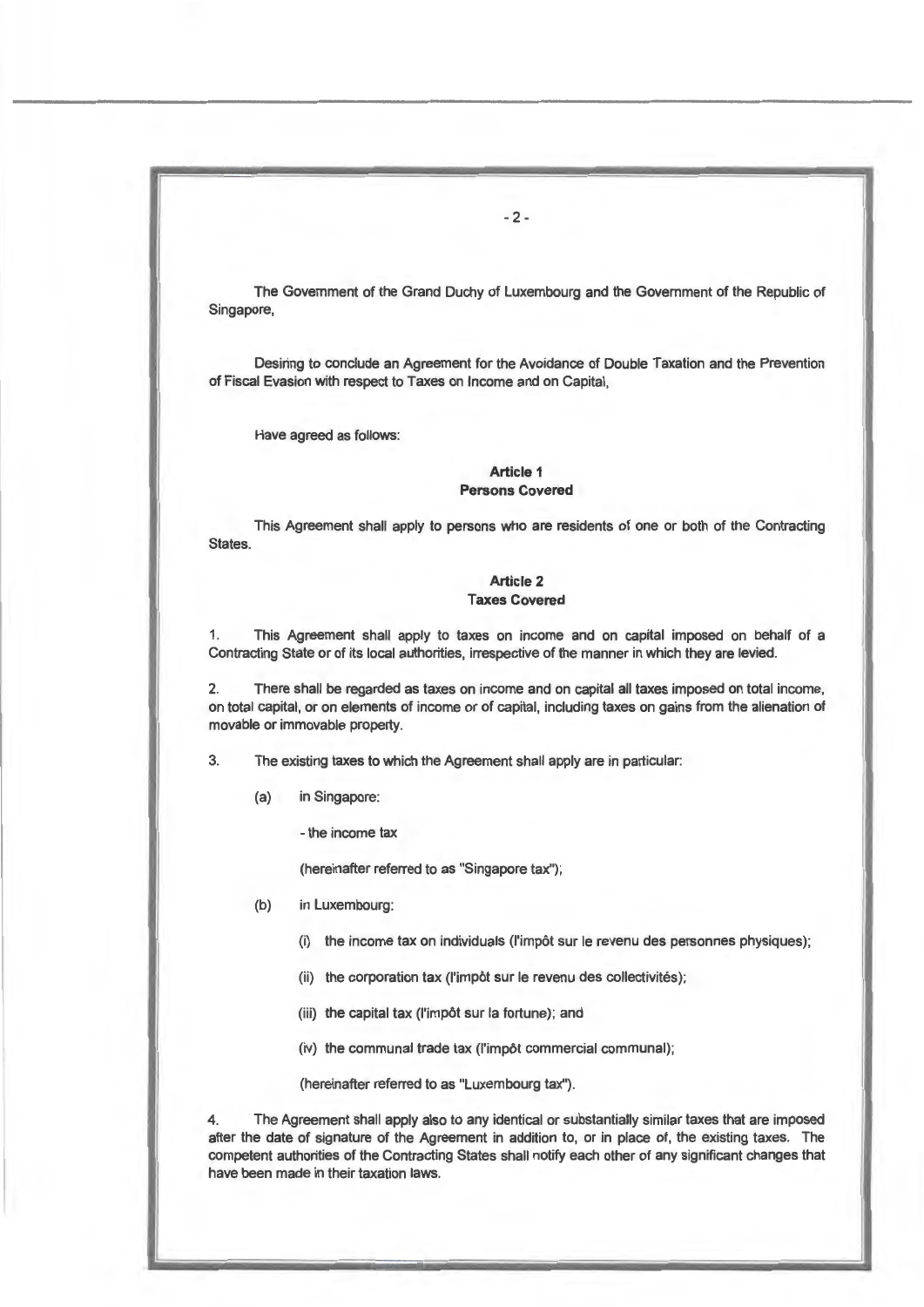### **Article 3 General Definitions**

1. For the purposes of this Agreement, unless the context otherwise requires:

(a) the term "Singapore" means the Republic of Singapore and, when used in a geographical sense, includes its land territory, internal waters and territorial sea, as well as any maritime area situated beyond the territorial sea which has been or might in the future be designated under its national law, in accordance with international law, as an area within which Singapore may exercise sovereign rights or jurisdiction with regards to the sea, the sea-bed, the subsoil and the natural resources;

- (b) the term "Luxembourg" means the Grand Duchy of Luxembourg and, when used in a geographical sense, means the territory of the Grand Duchy of Luxembourg;
- (c) the term "person" includes an individual, a company and any other body of persons;
- (d) the term "company" means any body corporate or any entity that is treated as a body corporate for tax purposes;
- (e) the terms "enterprise of a Contracting State" and "enterprise of the other Contracting State" mean respectively an enterprise carried on by a resident of a Contracting State and an enterprise carried on by a resident of the other Contracting State;
- (f) the term "international traffic" means any transport by a ship or aircraft operated by an enterprise of a Contracting State, except when the ship or aircraft is operated solely between places in the other Contracting State;
- (g) the term "competent authority" means:
	- (i) in Singapore, the Minister for Finance or his authorised representative;
	- (ii) in Luxembourg, the Minister of Finance or his authorised representative;
- (h) the term "national", in relation to a Contracting State, means:
	- (i) any individual possessing the nationality or citizenship of that Contracting State; and
	- (ii) any legal person, partnership or association deriving its status as such from the laws in force in that Contracting State.

2. As regards the application of the Agreement at any time by a Contracting State, any term not defined therein shall, unless the context otherwise requires, have the meaning that it has at that time under the law of that State for the purposes of the taxes to which the Agreement applies, any meaning under the applicable tax laws of that State prevailing over a meaning given to the term under other laws of that State.

- 3-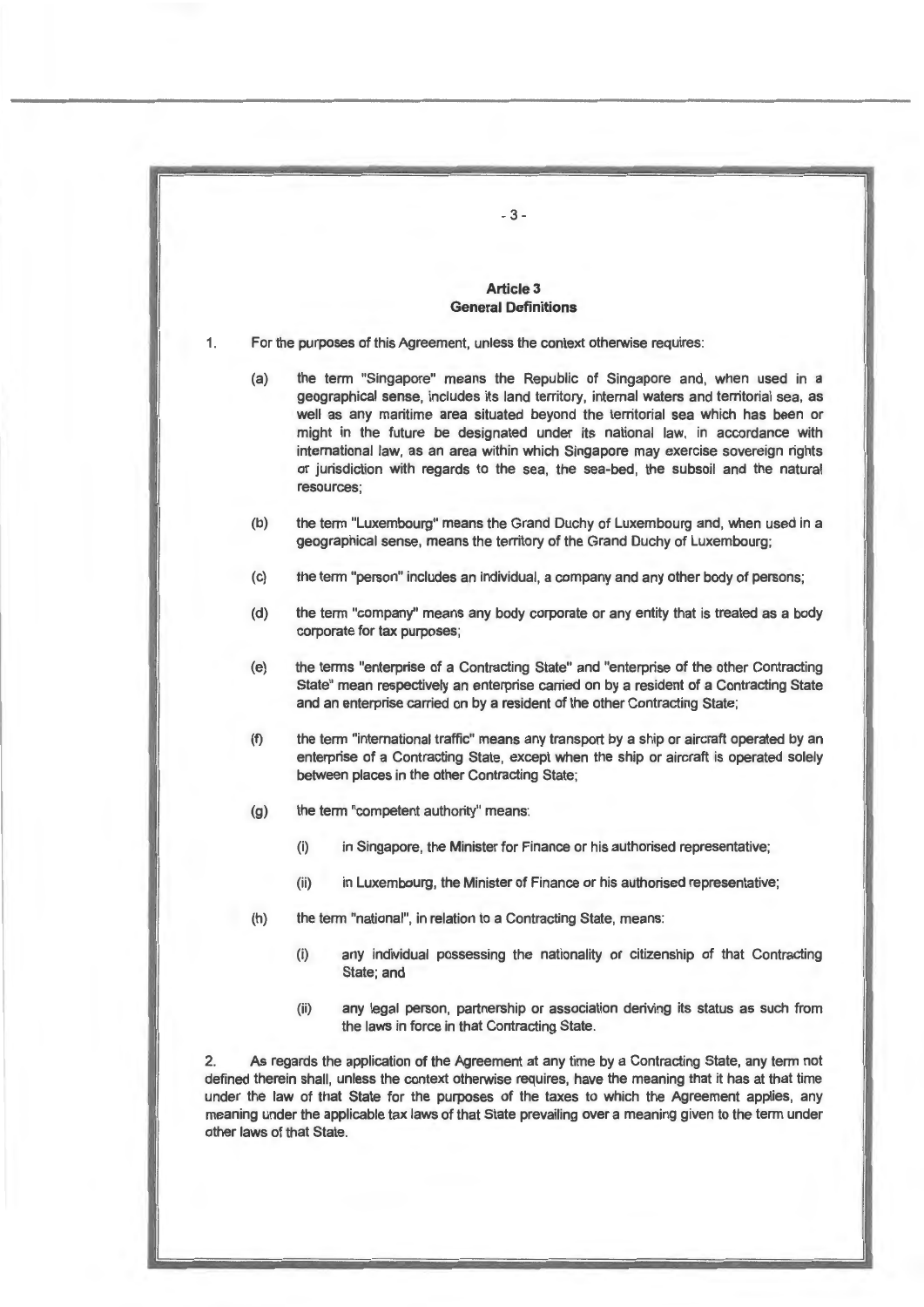# **Article 4 Resident**

 $-4-$ 

1. For the purposes of this Agreement, the term "resident of a Contracting State" means any person who, under the laws of that State, is liable to tax therein by reason of his domicile, residence, place of management or any other criterion of a similar nature, and also includes that State and any local authority or statutory body thereof.

2. Where by reason of the provisions of paragraph 1 an individual is a resident of both Contracting States, then his status shall be determined as follows:

- (a) he shall be deemed to be a resident only of the State in which he has a permanent home available to him; if he has a permanent home available to him in both States, he shall be deemed to be a resident only of the State with which his personal and economic relations are closer (centre of vital interests);
- (b) if the State in which he has his centre of vital interests cannot be determined, or if he has not a permanent home available to him in either State, he shall be deemed to be a resident only of the State in which he has an habitual abode;
- (c) if he has an habitual abode in both States or in neither of them, he shall be deemed to be a resident only of the State of which he is a national;
- (d) in any other case, the competent authorities of the Contracting States shall settle the question by mutual agreement.

3. Where by reason of the provisions of paragraph 1 a person other than an individual is a resident of both Contracting States, then it shall be deemed to be a resident only of the State in which its place of effective management is situated. If its place of effective management cannot be determined, the competent authorities of the Contracting States shall settle the question by mutual agreement.

### **Article 5 Permanent Establishment**

1. For the purposes of this Agreement, the term "permanent establishment" means a fixed place of business through which the business of an enterprise is wholly or partly carried on.

- 2. The term "permanent establishment" includes especially:
	- (a) a place of management;
	- (b) a branch;
	- (c) an office;
	- (d) a factory;
	- (e) a workshop; and
	- (f) a mine, an oil or gas well, a quarry or any other place of extraction of natural resources.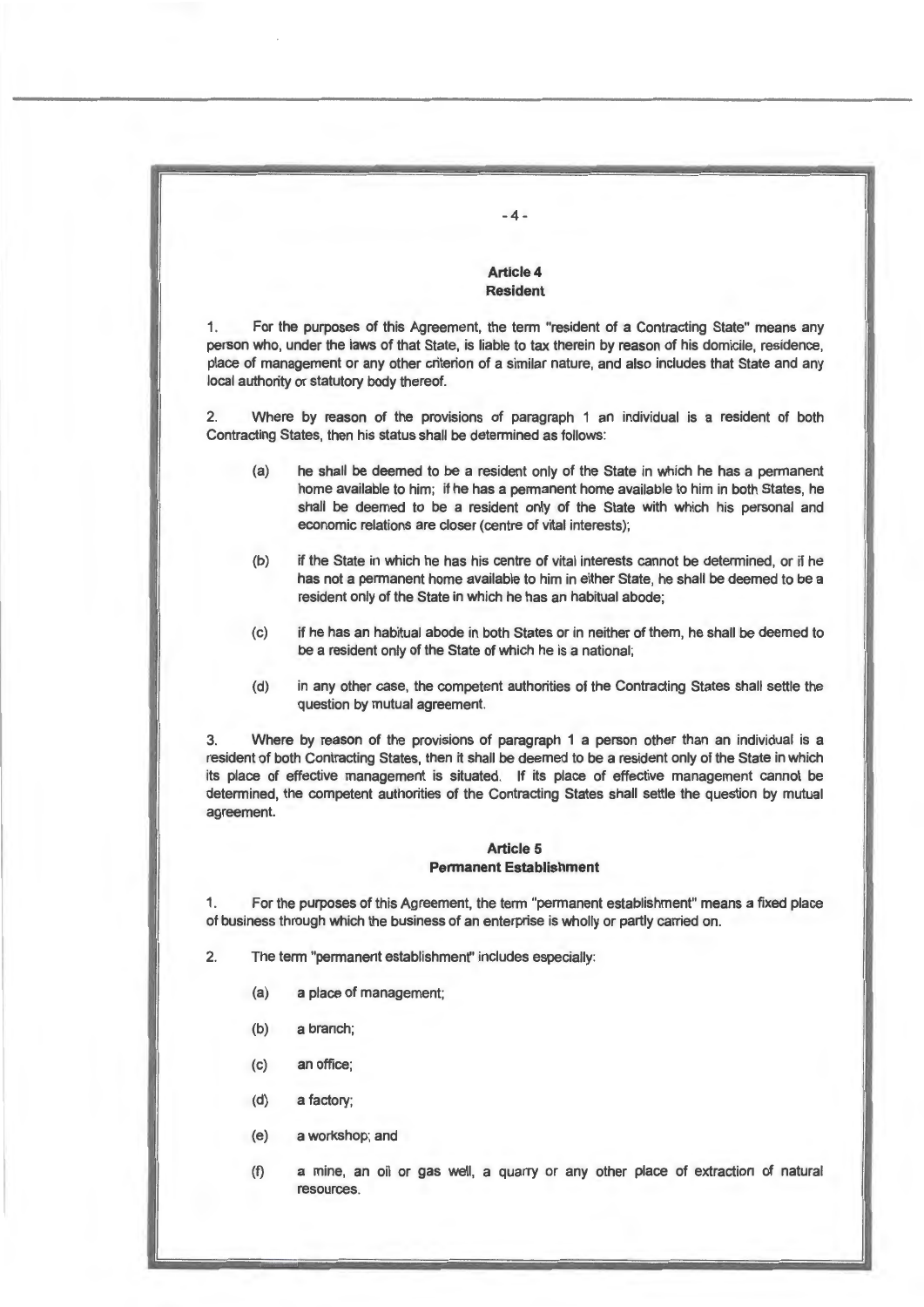- 3. The term "permanent establishment" also encompasses:
	- (a) a building site, a construction, assembly, installation or dredging project or supervisory activities in connection therewith, but only if such site, project or activities lasts more than 12 months:

- 5-

(b) the furnishing of services, including consultancy services, by an enterprise of a Contracting State through employees or other personnel engaged by the enterprise for such purpose, but only if activities of that nature continue (for the same or a connected project) within the other Contracting State for a period or periods aggregating more than 365 days in any 15-month period.

4. Notwithstanding the preceding provisions of this Article, the term "permanent establishment" shall be deemed not to include:

- (a) the use of facilities solely for the purpose of storage, display or delivery of goods or merchandise belonging to the enterprise;
- (b) the maintenance of a stock of goods or merchandise belonging to the enterprise solely for the purpose of storage, display or delivery;
- (c) the maintenance of a stock of goods or merchandise belonging to the enterprise solely for the purpose of processing by another enterprise;
- (d) the maintenance of a fixed place of business solely for the purpose of purchasing goods or merchandise or of collecting information, for the enterprise;
- (e) the maintenance of a fixed place of business solely for the purpose of carrying on, for the enterprise, any other activity of a preparatory or auxiliary character;
- (f) the maintenance of a fixed place of business solely for any combination of activities mentioned in sub-paragraphs (a) to (e), provided that the overall activity of the fixed place of business resulting from this combination is of a preparatory or auxiliary character.

5. Notwithstanding the provisions of paragraphs 1 and 2, where a person - other than an agent of an independent status to whom paragraph 6 applies - is acting on behalf of an enterprise and has, and habitually exercises, in a Contracting State an authority to conclude contracts in the name of the enterprise, that enterprise shall be deemed to have a permanent establishment in that State in respect of any activities which that person undertakes for the enterprise, unless the activities of such person are limited to those mentioned in paragraph 4 which, if exercised through a fixed place of business, would not make this fixed place of business a permanent establishment under the provisions of that paragraph.

6. An enterprise shall not be deemed to have a permanent establishment in a Contracting State merely because it carries on business in that State through a broker, general commission agent or any other agent of an independent status, provided that such persons are acting in the ordinary course of their business.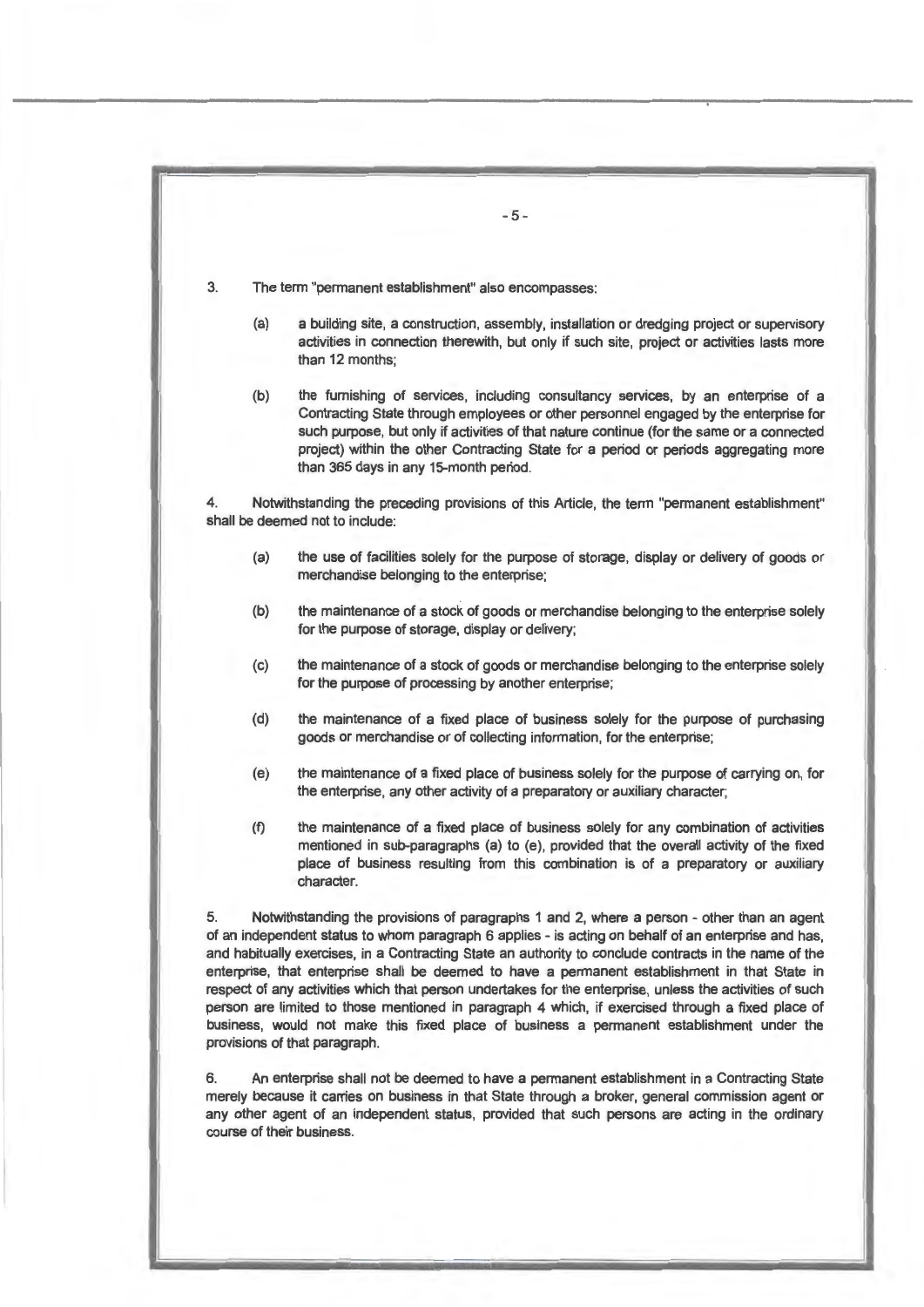7. The fact that a company which is a resident of a Contracting State controls or is controlled by a company which is a resident of the other Contracting State, or which carries on business in that other State (whether through a permanent establishment or otherwise), shall not of itself constitute either company a permanent establishment of the other.

#### **Article 6 Income from Immovable Property**

1. Income derived by a resident of a Contracting State from immovable property (including income from agriculture or forestry) situated in the other Contracting State may be taxed in that other State.

2. The term "immovable property" shall have the meaning which it has under the law of the Contracting State in which the property in question is situated. The term shall in any case include property accessory to immovable property, livestock and equipment used in agriculture and forestry, rights to which the provisions of general law respecting landed property apply, usufruct of immovable property and rights to variable or fixed payments as consideration for the working of, or the right to work, mineral deposits, sources and other natural resources; ships, boats and aircraft shall not be regarded as immovable property.

3. The provisions of paragraph 1 shall apply to income derived from the direct use, letting, or use in any other form of immovable property.

4. The provisions of paragraphs 1 and 3 shall also apply to the income from immovable property of an enterprise and to income from immovable property used for the performance of independent personal services.

# **Article 7 Business Profits**

1. The profits of an enterprise of a Contracting State shall be taxable only in that State unless the enterprise carries on business in the other Contracting State through a permanent establishment situated therein. If the enterprise carries on business as aforesaid, the profits of the enterprise may be taxed in the other State but only so much of them as is attributable to that permanent establishment.

2. Subject to the provisions of paragraph 3, where an enterprise of a Contracting State carries on business in the other Contracting State through a permanent establishment situated therein, there shall in each Contracting State be attributed to that permanent establishment the profits which it might be expected to make if it were a distinct and separate enterprise engaged in the same or similar activities under the same or similar conditions and dealing wholly independently with the enterprise of which it is a permanent establishment.

3. In determining the profits of a permanent establishment, there shall be allowed as deductions expenses which are incurred for the purposes of the permanent establishment, including executive and general administrative expenses so incurred, whether in the State in which the permanent establishment is situated or elsewhere.

- 6-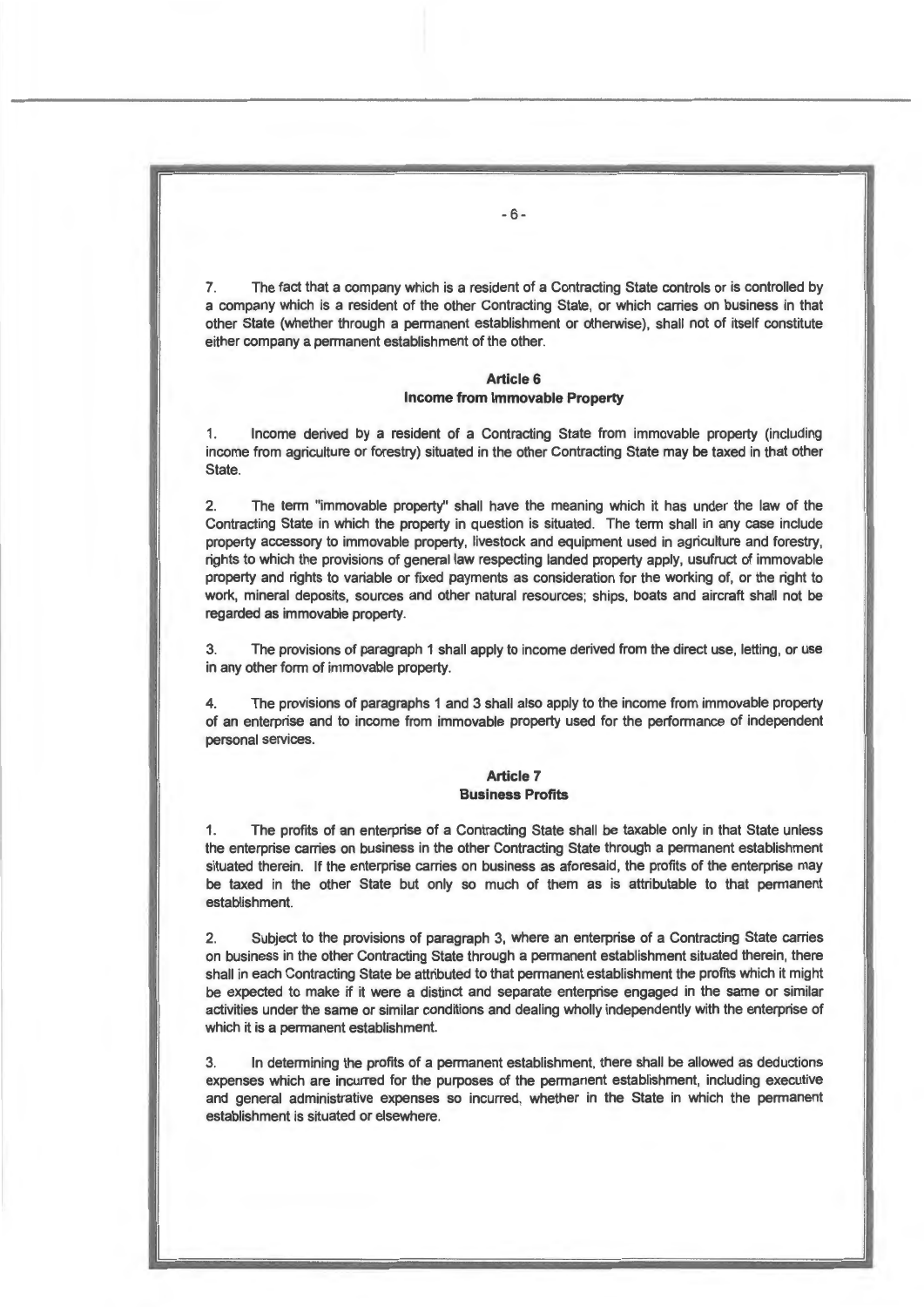4. Insofar as it has been customary in a Contracting State to determine the profits to be attributed to a permanent establishment on the basis of an apportionment of the total profits of the enterprise to its various parts, nothing in paragraph 2 shall preclude that Contracting State from determining the profits to be taxed by such an apportionment as may be customary; the method of apportionment adopted shall, however, be such that the result shall be in accordance with the principles contained in this Article.

5. No profits shall be attributed to a permanent establishment by reason of the mere purchase by that permanent establishment of goods or merchandise for the enterprise.

6. For the purposes of the preceding paragraphs, the profits to be attributed to the permanent establishment shall be determined by the same method year by year unless there is good and sufficient reason to the contrary.

7. Where profits include items of income which are dealt with separately in other Articles of this Agreement, then the provisions of those Articles shall not be affected by the provisions of this Article.

### **Article 8 Shipping and Air Transport**

1. Profits derived by an enterprise of a Contracting State from the operation of ships or aircraft in international traffic shall be taxable only in that State.

2. The provisions of paragraph 1 shall also apply to profits from the participation in a pool, a joint business or an international operating agency.

3. For the purposes of this Article, profits from the operation of ships or aircraft in international traffic shall include:

- (a) profits from the rental on a bareboat basis of ships or aircraft;
- (b) profits from the use, maintenance or rental of containers (including trailers and related equipment for the transport of containers), used for the transport of goods or merchandise; and
- (c) interest on funds connected with the operations of ships or aircraft;

where such rental or such use, maintenance or rental, or such interest, as the case may be, is incidental to the operation of ships or aircraft in international traffic.

### **Article 9 Associated Enterprises**

- 1. Where
	- (a) an enterprise of a Contracting State participates directly or indirectly in the management, control or capital of an enterprise of the other Contracting State, or

#### - 7 -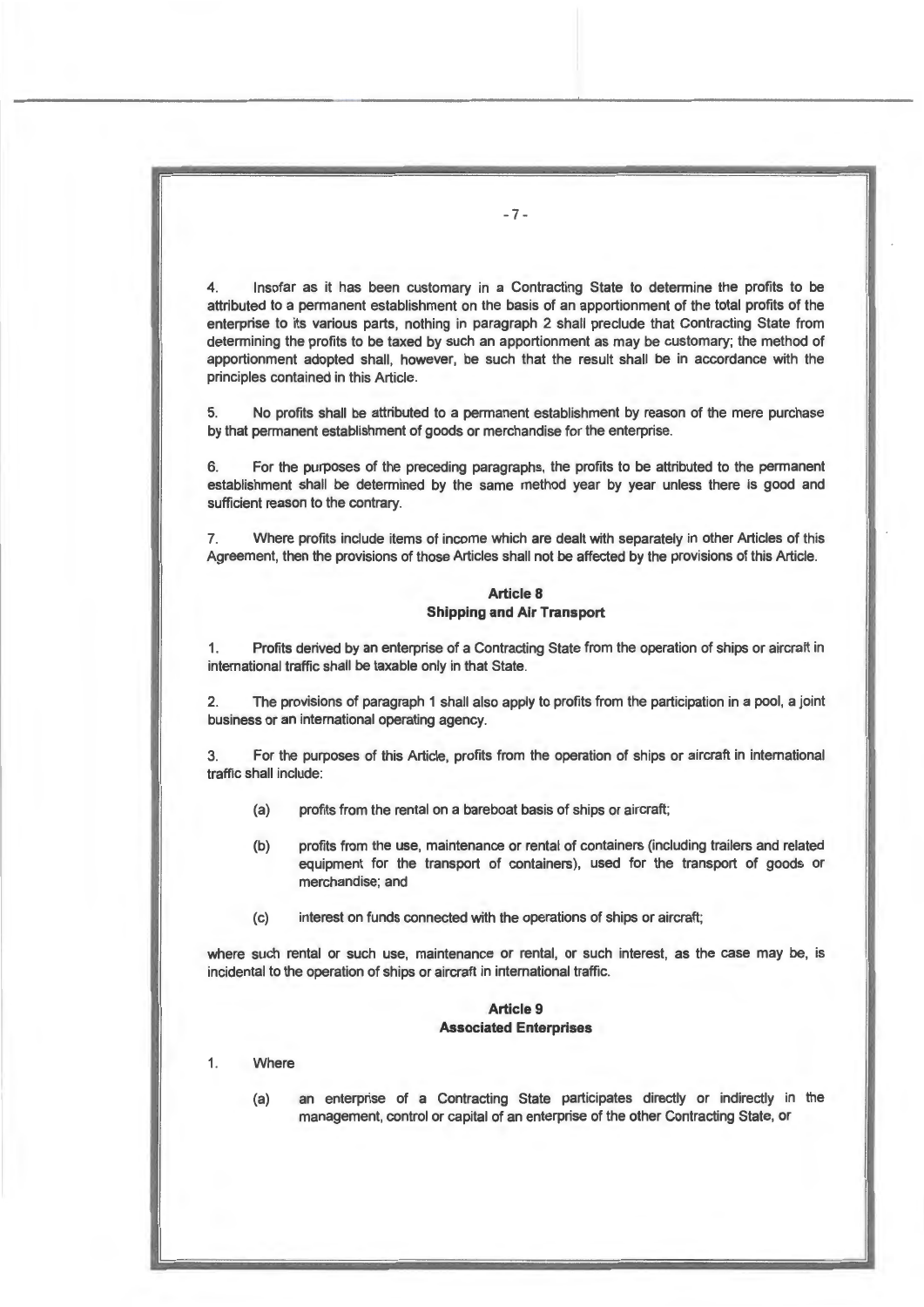(b) the same persons participate directly or indirectly in the management, control or capital of an enterprise of a Contracting State and an enterprise of the other Contracting State,

and in either case conditions are made or imposed between the two enterprises in their commercial or financial relations which differ from those which would be made between independent enterprises, then any profits which would, but for those conditions, have accrued to one of the enterprises, but, by reason of those conditions, have not so accrued, may be included in the profits of that enterprise and taxed accordingly.

2. Where a Contracting State includes in the profits of an enterprise of that State - and taxes accordingly - profits on which an enterprise of the other Contracting State has been charged to tax in that other State and the profits so included are profits which would have accrued to the enterprise of the first-mentioned State if the conditions made between the two enterprises had been those which would have been made between independent enterprises, then that other State shall make an appropriate adjustment to the amount of the tax charged therein on those agreed profits. In determining such adjustment, due regard shall be had to the other provisions of this Agreement and the competent authorities of the Contracting States shall if necessary consult each other.

#### **Article 10 Dividends**

1. Dividends paid by a company which is a resident of a Contracting State to a resident of the other Contracting State shall, if the recipient is the beneficial owner of the dividends, be taxable only in that other State. This paragraph shall not affect the taxation of the company in respect of the profits out of which the dividends are paid.

2. The term "dividends" as used in this Article means income from shares, "jouissance" shares or "jouissance" rights, mining shares, founders' shares or other rights, not being debt-claims, participating in profits, as well as income from other corporate rights which is subjected to the same taxation treatment as income from shares by the laws of the State of which the company making the distribution is a resident.

3. The provisions of paragraph 1 shall not apply if the beneficial owner of the dividends, being a resident of a Contracting State, carries on business in the other Contracting State of which the company paying the dividends is a resident, through a permanent establishment situated therein, or performs in that other State independent personal services from a fixed base situated therein, and the holding in respect of which the dividends are paid is effectively connected with such permanent establishment or fixed base. In such case the provisions of Article 7 or Article 14, as the case may be, shall apply.

4. Where a company which is a resident of a Contracting State derives profits or income from the other Contracting State, that other State may not impose any tax on the dividends paid by the company, except insofar as such dividends are paid to a resident of that other State or insofar as the holding in respect of which the dividends are paid is effectively connected with a permanent establishment or a fixed base situated in that other State, nor subject the company's undistributed profits to a tax on the company's undistributed profits, even if the dividends paid or the undistributed profits consist wholly or partly of profits or income arising in such other State.

- 8-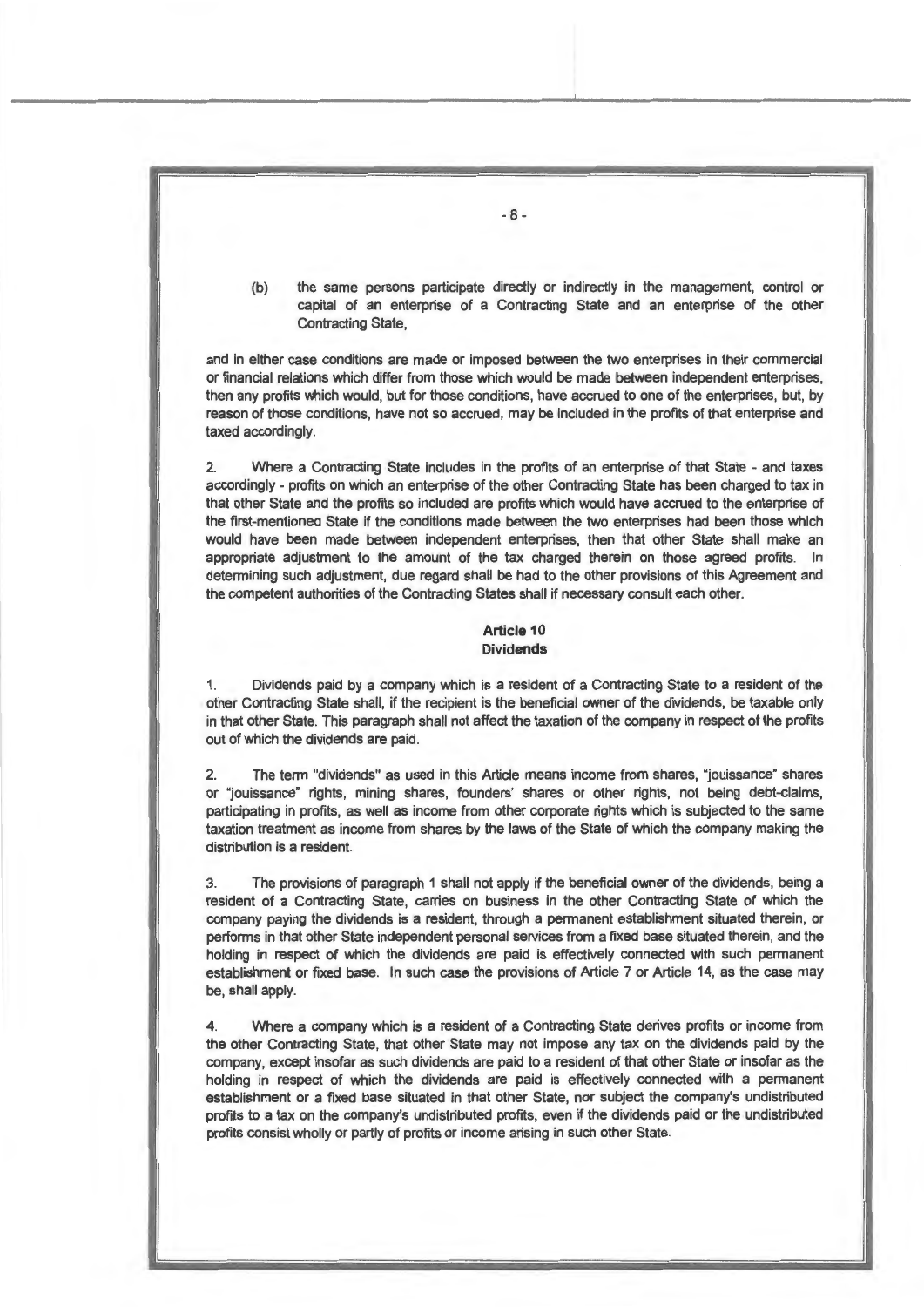**Article 11 Interest** 

1. Interest arising in a Contracting State and beneficially owned by a resident of the other Contracting State shall be taxable only in that other State.

2. The term "interest" as used in this Article means income from debt-claims of every kind, whether or not secured by mortgage and whether or not carrying a right to participate in the debtor's profits, and in particular, income from government securities and income from bonds or debentures, including premiums and prizes attaching to such securities, bonds or debentures. Penalty charges for late payment shall not be regarded as interest for the purpose of this Article.

3. The provisions of paragraph 1 shall not apply if the beneficial owner of the interest, being a resident of a Contracting State, carries on business in the other Contracting State in which the interest arises, through a permanent establishment situated therein, or performs in that other State independent personal services from a fixed base situated therein, and the debt-claim in respect of which the interest is paid is effectively connected with such permanent establishment or fixed base. In such case the provisions of Article 7 or Article 14, as the case may be, shall apply.

4. Where, by reason of a special relationship between the payer and the beneficial owner or between both of them and some other person, the amount of the interest, having regard to the debtclaim for which it is paid, exceeds the amount which would have been agreed upon by the payer and the beneficial owner in the absence of such relationship, the provisions of this Article shall apply only to the last-mentioned amount. In such case, the excess part of the payments shall remain taxable according to the laws of each Contracting State, due regard being had to the other provisions of this Agreement.

#### **Article 12 Royalties**

1. Royalties arising in a Contracting State and paid to a resident of the other Contracting State may be taxed in that other State.

2. However, such royalties may also be taxed in the Contracting State in which they arise and according to the laws of that State, but if the beneficial owner of the royalties is a resident of the other Contracting State, the tax so charged shall not exceed 7 per cent of the gross amount of the royalties.

3. The term "royalties" as used in this Article means payments of any kind received as a consideration for the use of, or the right to use, any copyright of literary, artistic or scientific work including cinematograph films, or films or tapes used for radio or television broadcasting, any patent, trade mark, design or model, plan, secret formula or process, or for information concerning industrial, commercial or scientific experience.

4. The provisions of paragraphs 1 and 2 shall not apply if the beneficial owner of the royalties, being a resident of a Contracting State, carries on business in the other Contracting State in which the royalties arise, through a permanent establishment situated therein, or performs in that other State independent personal services from a fixed base situated therein, and the right or property in respect of which the royalties are paid is effectively connected with such permanent establishment or fixed base. In such case, the provisions of Article 7 or Article 14, as the case may be, shall apply.

- 9 -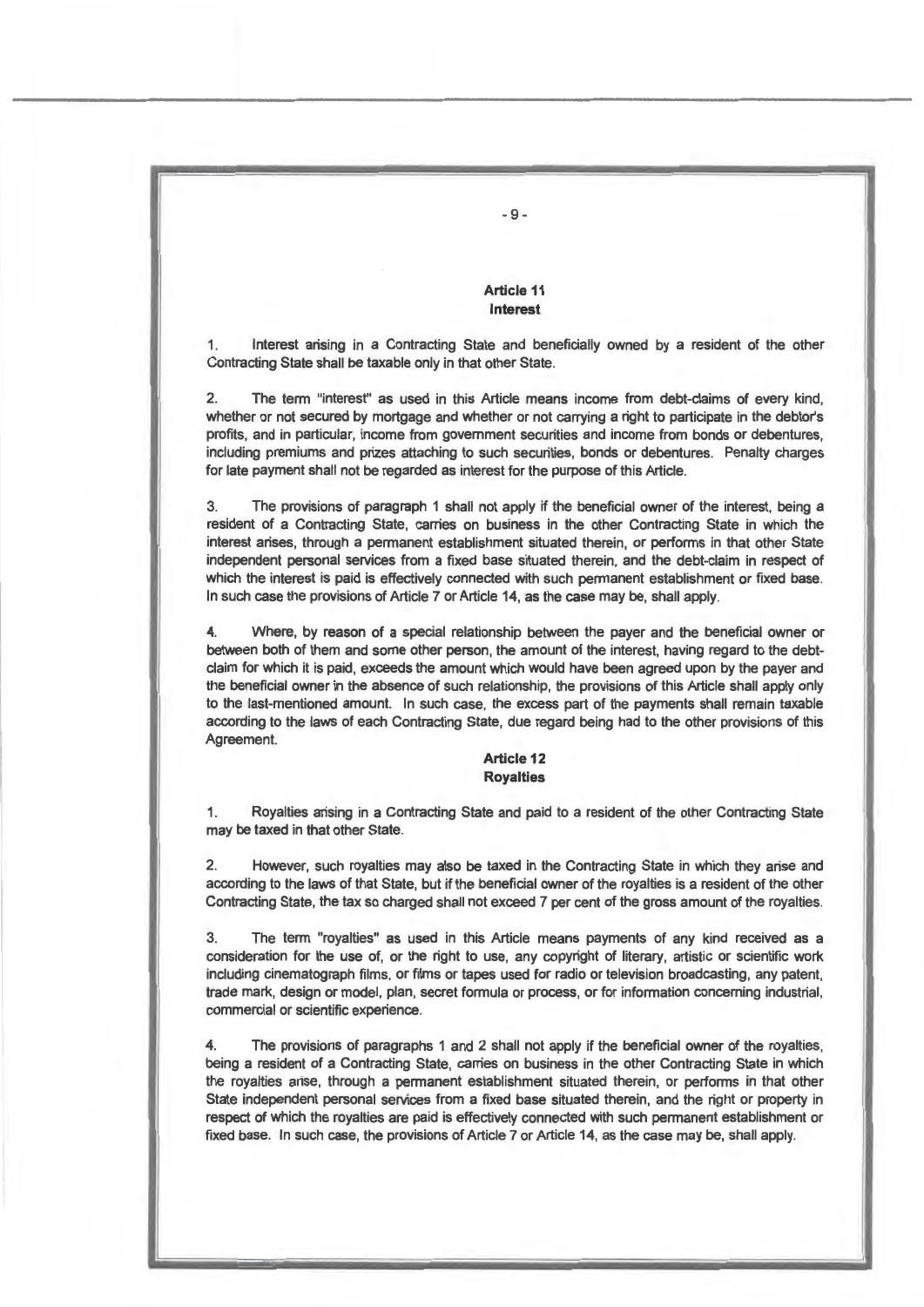5. Royalties shall be deemed to arise in a Contracting State when the payer is a resident of that State. Where, however, the person paying the royalties, whether he is a resident of a Contracting State or not, has in a Contracting State a permanent establishment or a fixed base in connection with which the liability to pay the royalties was incurred, and such royalties are bome by such permanent establishment or fixed base, then such royalties shall be deemed to arise in the State in which the permanent establishment or fixed base is situated.

6. Where, by reason of a special relationship between the payer and the beneficial owner or between both of them and some other person, the amount of the royalties, having regard to the use, right or information for which they are paid, exceeds the amount which would have been agreed upon by the payer and the beneficial owner in the absence of such relationship, the provisions of this Article shall apply only to the last-mentioned amount. In such case, the excess part of the payments shall remain taxable according to the laws of each Contracting State, due regard being had to the other provisions of this Agreement.

### **Article 13 Capital Gains**

1. Gains derived by a resident of a Contracting State from the alienation of immovable property referred to in Article 6 and situated in the other Contracting State may be taxed in that other State.

2. Gains from the alienation of movable property forming part of the business property of a permanent establishment which an enterprise of a Contracting State has in the other Contracting State or of movable property pertaining to a fixed base available to a resident of a Contracting State in the other Contracting State for the purpose of performing independent personal services, including such gains from the alienation of such a permanent establishment (alone or with the whole enterprise) or of such fixed base, may be taxed in that other State.

3. Gains derived by a resident of a Contracting State from the alienation of ships or aircraft operated in international traffic, or movable property pertaining to the operation of such ships or aircraft, shall be taxable only in that State.

4. Gains from the alienation of any property other than that referred to in the preceding paragraphs of this Article shall be taxable only in the Contracting State of which the alienator is a resident.

### **Article 14**

#### **Independent Personal Services**

1. Income derived by an individual who is a resident of a Contracting State in respect of professional services or other activities of an independent character shall be taxable only in that State except in the following circumstances, when such income may also be taxed in the other Contracting State:

- (a) if he has a fixed base regularly available to him in the other Contracting State for the purpose of performing his activities; in that case, only so much of the income as is attributable to that fixed base may be taxed in that other Contracting State; or
- (b) if his stay in the other Contracting State is for a period or periods exceeding in the aggregate 365 days in any 15-month period; in that case, only so much of the income as is derived from his activities performed in that other State may be taxed in that other State.

- 10-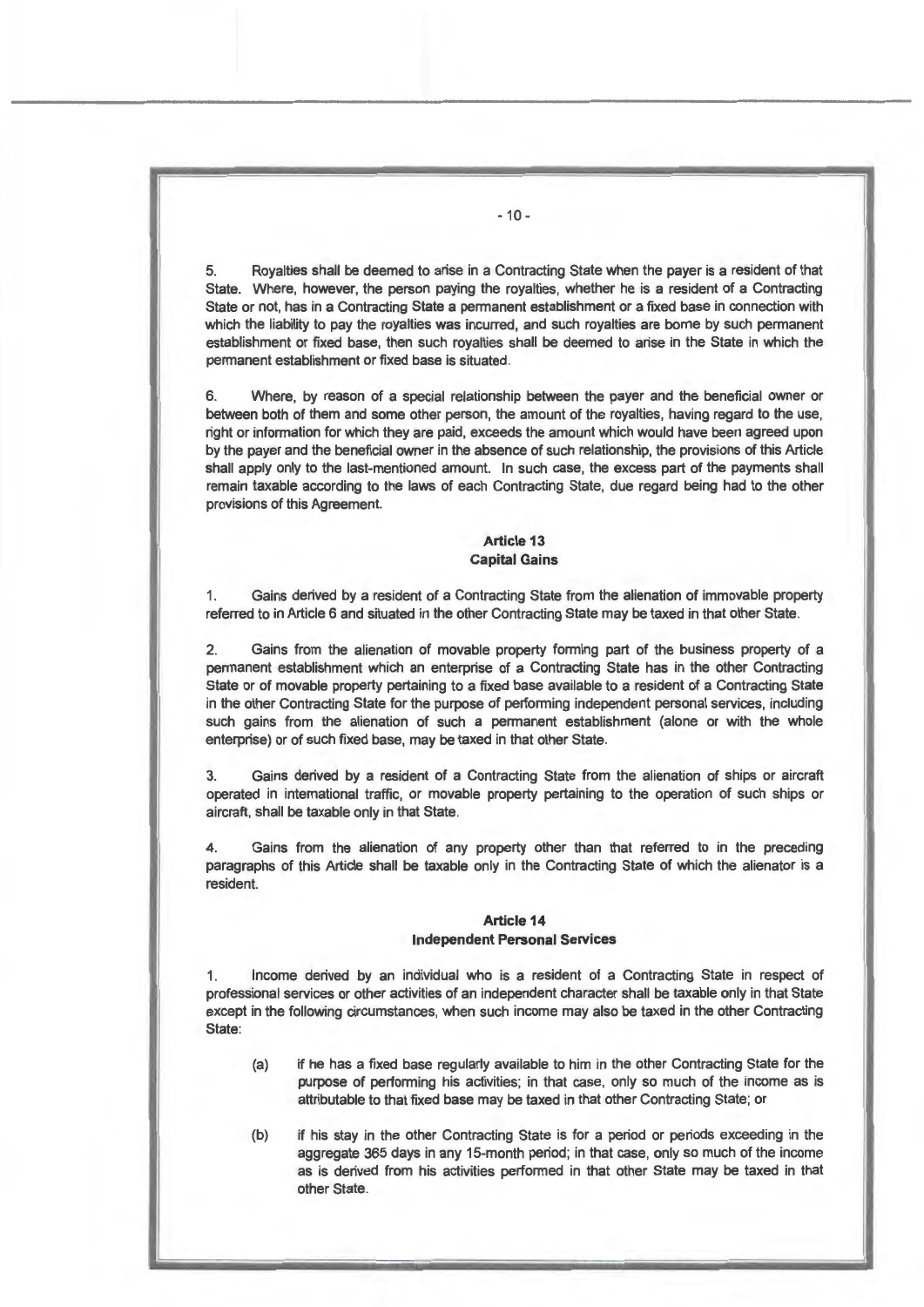2. The term "professional services" includes especially independent scientific, literary, artistic, educational or teaching activities as well as the independent activities of physicians, lawyers, engineers, architects, dentists and accountants.

### **Article 15 Dependent Personal Services**

1. Subject to the provisions of Articles 16, 18 and 19, salaries, wages and other similar remuneration derived by a resident of a Contracting State in respect of an employment shall be taxable only in that State unless the employment is exercised in the other Contracting State. If the employment is so exercised, such remuneration as is derived therefrom may be taxed in that other State.

2. Notwithstanding the provisions of paragraph 1, remuneration derived by a resident of a Contracting State in respect of an employment exercised in the other Contracting State shall be taxable only in the first-mentioned State if:

- (a) the recipient is present in the other State for a period or periods not exceeding in the aggregate 183 days in any twelve month period commencing or ending in the calendar year concerned; and
- (b) the remuneration is paid by, or on behalf of, an employer who is not a resident of the other State; and
- (c) the remuneration is not borne by a permanent establishment or a fixed base which the employer has in the other State.

3. Notwithstanding the preceding provisions of this Article, remuneration derived in respect of an employment exercised aboard a ship or aircraft operated in international traffic by an enterprise of a Contracting State shall be taxable only in that State. However, if the remuneration is derived by a resident of the other Contracting State, it may also be taxed in that other State.

#### **Article 16 Directors' Fees**

Directors' fees and other similar payments derived by a resident of a Contracting State in his capacity as a member of the board of directors of a company which is a resident of the other

Contracting State may be taxed in that other State.

# **Article 17 Artistes and Sportspersons**

1. Notwithstanding the provisions of Articles 14 and 15, income derived by a resident of a Contracting State as an entertainer, such as a theatre, motion picture, radio or television artiste, or a musician, or as a sportsperson, from his personal activities exercised in the other Contracting State, may be taxed in that other State.

2. Where income in respect of or in connection with personal activities exercised by an entertainer or a sportsperson accrues not to the entertainer or sportsperson himself but to another person, that income may, notwithstanding the provisions of Articles 7, 14 and 15, be taxed in the Contracting State in which the activities of the entertainer or sportsperson are exercised.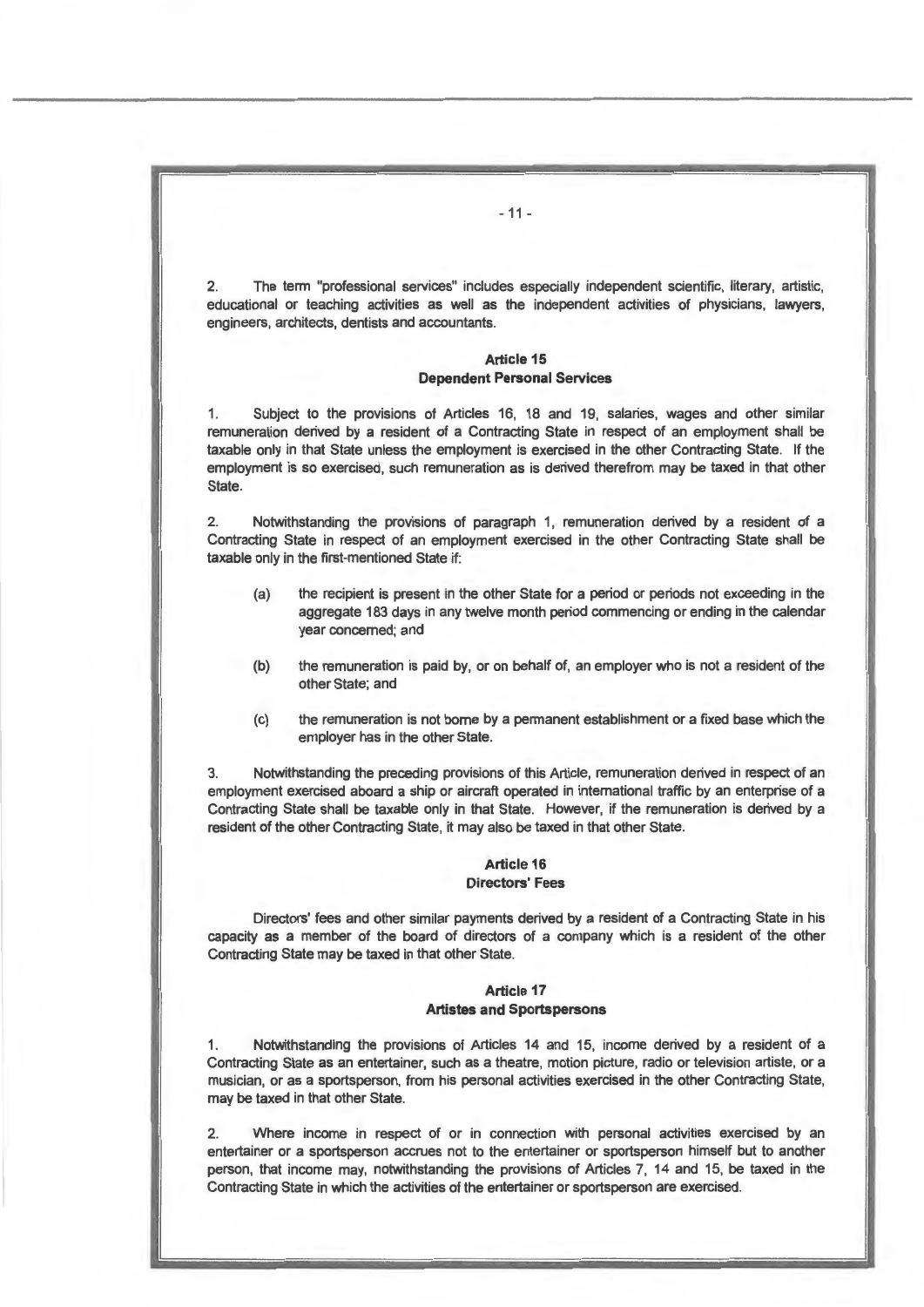3. The provisions of paragraphs 1 and 2 shall not apply to income derived from activities exercised in a Contracting State by an artiste or a sportsperson if the visit to that State is wholly or mainly supported by public funds of one or both of the Contracting States or local authorities or statutory bodies thereof. In such case, the income shall be taxable only in the Contracting State in which the artiste or the sportsperson is a resident.

### **Article 18 Pensions**

1. Subject to the provisions of paragraph 2 of Article 19, pensions and other similar remuneration paid to a resident of a Contracting State in consideration of past employment shall be taxable only in that State.

2. Notwithstanding the provisions of paragraph 1, pensions and other payments made under a social security scheme of a Contracting State shall be taxable only in that State.

3. Notwithstanding the provisions of paragraph 1, pensions and other similar remuneration (including lump-sum payments) arising in a Contracting State and paid to a resident of the other Contracting State shall be taxable only in the first-mentioned State, provided that such payments derive from contributions paid to or from provisions made under a pension scheme by the recipient or on his behalf and that these contributions, provisions or the pensions or other similar remuneration have been subjected to tax in the first-mentioned State under the ordinary rules of its tax laws.

#### **Article 19 Government Service**

1. (a) Salaries, wages and other similar remuneration paid by a Contracting State or a local authority or a statutory body thereof to an individual in respect of services rendered to that State or authority or body shall be taxable only in that State.

(b) However, such salaries, wages and other similar remuneration shall be taxable only in the other Contracting State if the services are rendered in that State and the individual is a resident of that State who:

- (i) is a national of that State; or
- (ii) did not become a resident of that State solely for the purpose of rendering the services.

2. (a) Notwithstanding the provisions of paragraph 1, pensions and other similar remuneration paid by, or out of funds created by, a Contracting State or a local authority or a statutory body thereof to an individual in respect of services rendered to that State or authority or body shall be taxable only in that State.

(b) However, such pensions and other similar remuneration shall be taxable only in the other Contracting State if the individual is a resident of, and a national of, that State.

3. The provisions of Articles 15, 16, 17 and 18 shall apply to salaries, wages and other similar remuneration in respect of services rendered in connection with a business carried on by a Contracting State or a local authority or a statutory body thereof.

- 12-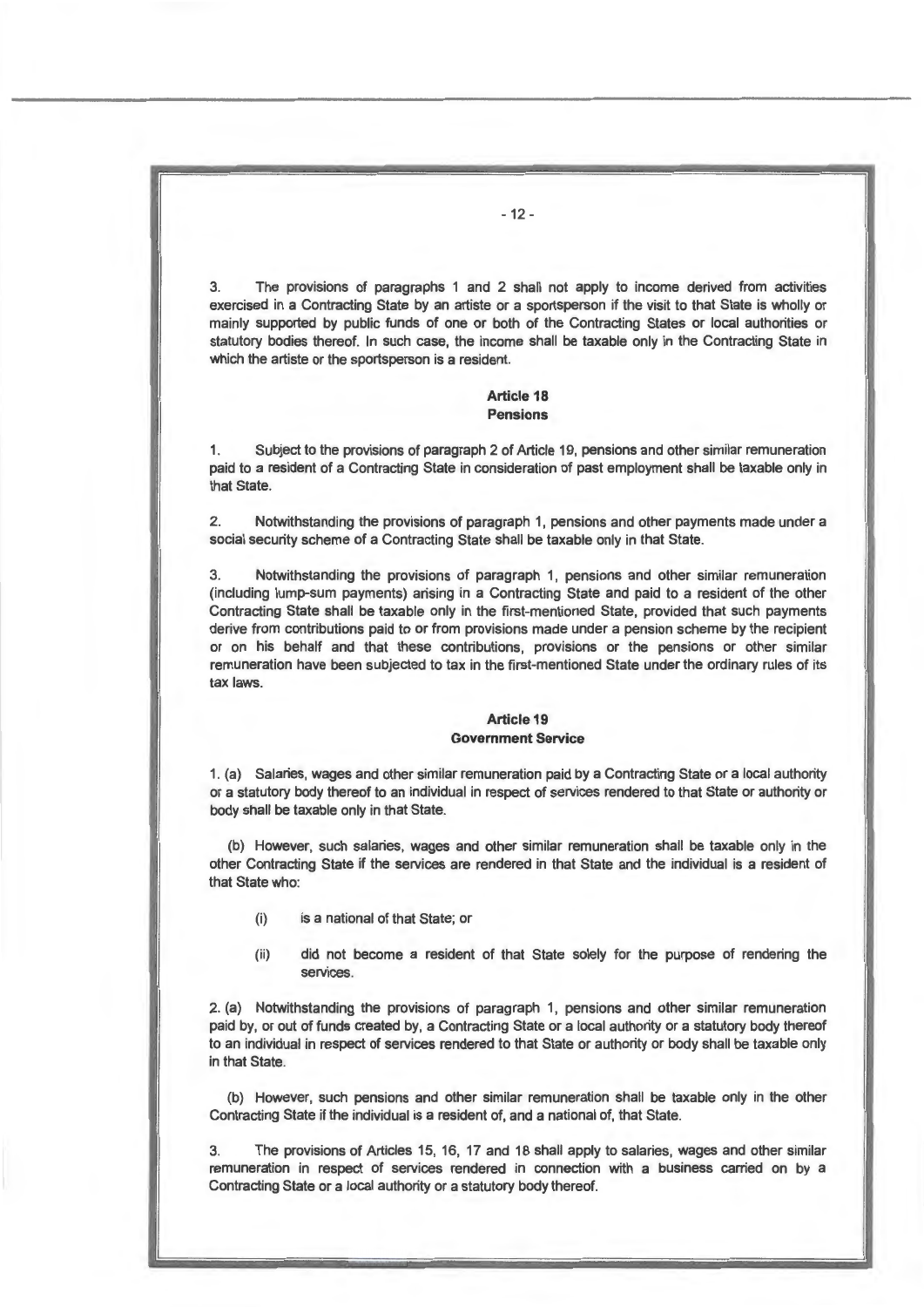# **Article 20 Students**

Payments which a student or business apprentice who is or was immediately before visiting a Contracting State a resident of the other Contracting State and who is present in the first-mentioned State solely for the purpose of his education or training receives for the purpose of his maintenance, education or training shall not be taxed in that State, provided that such payments arise from sources outside that State.

### **Article 21 Other Income**

1. Items of income of a resident of a Contracting State, wherever arising, not dealt with in the foregoing Articles of this Agreement shall be taxable only in that State.

2. The provisions of paragraph 1 shall not apply to income, other than income from immovable property as defined in paragraph 2 of Article 6, if the recipient of such income, being a resident of a Contracting State, carries on business in the other Contracting State through a permanent establishment situated therein, or performs in that other State independent personal services from a fixed base situated therein, and the right or property in respect of which the income is paid is effectively connected with such permanent establishment or fixed base. In such case the provisions of Article 7 or Article 14, as the case may be, shall apply.

3. Notwithstanding the provisions of paragraphs 1 and 2, items of income of a resident of a Contracting State not dealt with in the foregoing Articles of this Agreement and arising in the other Contracting State may also be taxed in that other State.

# **Article 22 Capital**

Capital represented by immovable property referred to in Article 6, owned by a resident of a Contracting State and situated in the other Contracting State, may be taxed in that other State.

2. Capital represented by movable property forming part of the business property of a permanent establishment which an enterprise of a Contracting State has in the other Contracting State or of movable property pertaining to a fixed base available to a resident of a Contracting State in the other Contracting State for the purpose of performing independent personal services, may be taxed in that other State.

Capital represented by ships and aircraft operated in international traffic by a resident of a Contracting State and by movable property pertaining to the operation of such ships and aircraft, shall be taxable only in that State.

4. All other elements of capital of a resident of a Contracting State shall be taxable only in that State.

-13-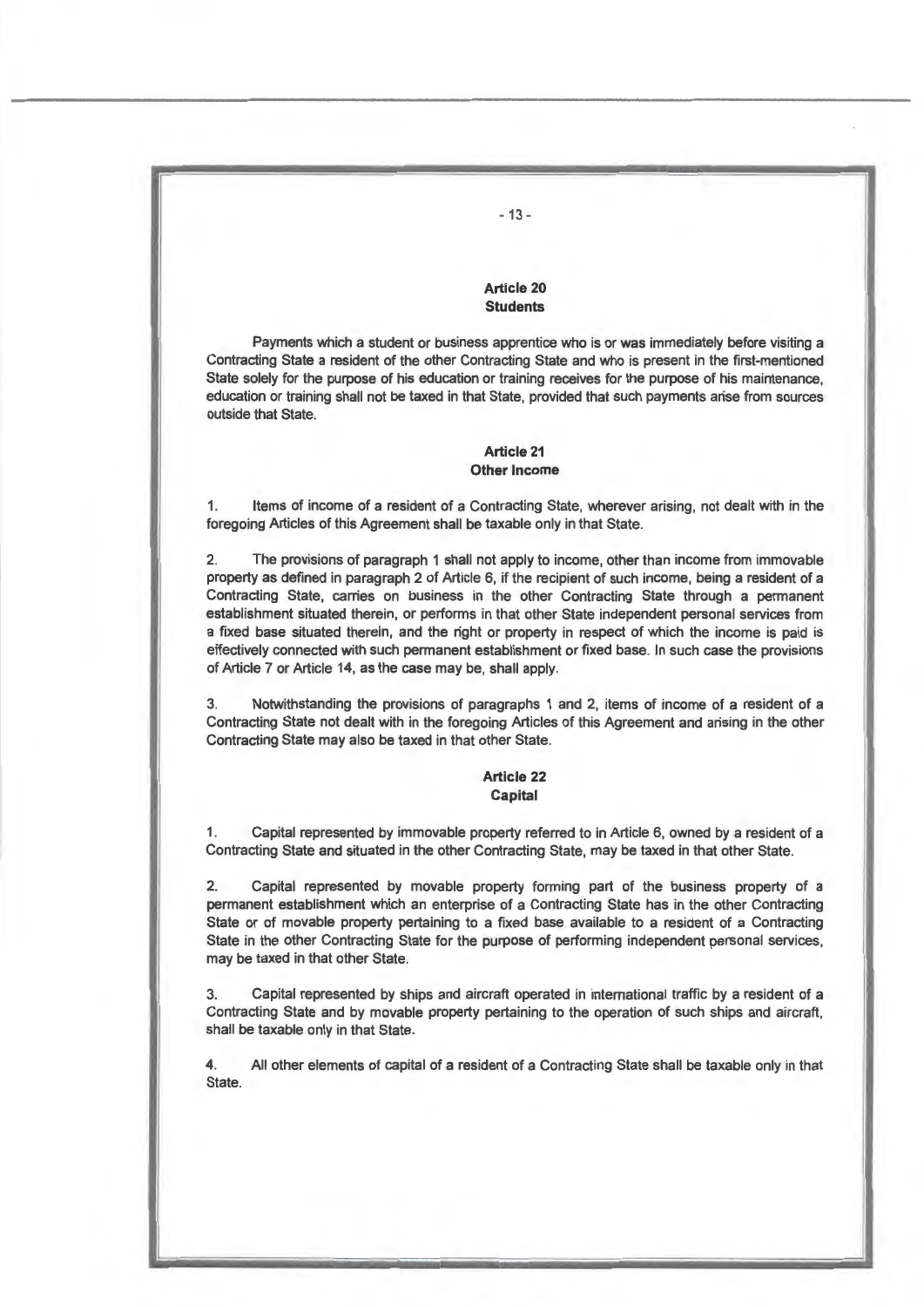# **Article 23 Elimination of Double Taxation**

- 14-

1. In Singapore, double taxation shall be avoided as follows:

Where a resident of Singapore derives income from Luxembourg which, in accordance with the provisions of this Agreement, may be taxed in Luxembourg, Singapore shall, subject to its laws regarding the allowance as a credit against Singapore tax of tax payable in any country other than Singapore, allow the Luxembourg tax paid, whether directly or by deduction, as a credit against the Singapore tax payable on the income of that resident. Where such income is a dividend paid by a company which is a resident of Luxembourg to a resident of Singapore which is a company owning directly or indirectly not less than 10 per cent of the share capital of the first-mentioned company, the credit shall take into account the Luxembourg tax paid by that company on the portion of its profits out of which the dividend is paid.

2. In Luxembourg, double taxation shall be avoided as follows:

Subject to the provisions of the law of Luxembourg regarding the elimination of double taxation which shall not affect the general principle hereof, double taxation shall be eliminated as follows:

- (a) Where a resident of Luxembourg derives income or owns capital which, in accordance with the provisions of this Agreement, may be taxed in Singapore, Luxembourg shall, subject to the provisions of sub-paragraphs (b), (c) and (d), exempt such income or capital from tax, but may, in order to calculate the amount of tax on the remaining income or capital of the resident, apply the same rates of tax as if the income or capital had not been exempted.
- (b) Where a resident of Luxembourg derives income which, in accordance with the provisions of Article 12, Article 17 and paragraph 3 of Article 21 may be taxed in Singapore, Luxembourg shall allow as a deduction from the income tax on individuals or from the corporation tax of that resident an amount equal to the tax paid in Singapore. Such deduction shall not, however, exceed that part of the tax, as computed before the deduction is given, which is attributable to such items of income derived from Singapore.
- (c) The provisions of sub-paragraph (a) shall not apply to income derived or capital owned by a resident of Luxembourg where Singapore applies the provisions of this Agreement to exempt such income or capital from tax or applies the provisions of paragraph 2 of Article 12 to such income.
- (d) Where a company which is a resident of Luxembourg derives dividends from Singapore sources, Luxembourg shall exempt such dividends from tax, provided that the company which is a resident of Luxembourg holds directly at least 10 per cent of the capital of the company paying the dividends since the beginning of the accounting year and if this company is subject in Singapore to an income tax corresponding to the Luxembourg corporation tax. The abovementioned shares in the Singapore company are, under the same conditions, exempt from the Luxembourg capital tax. The exemption under this sub-paragraph shall also apply notwithstanding that the Singapore company is exempted from tax or taxed at a reduced rate in Singapore in accordance with Singapore laws providing incentives for the promotion of economic development in Singapore.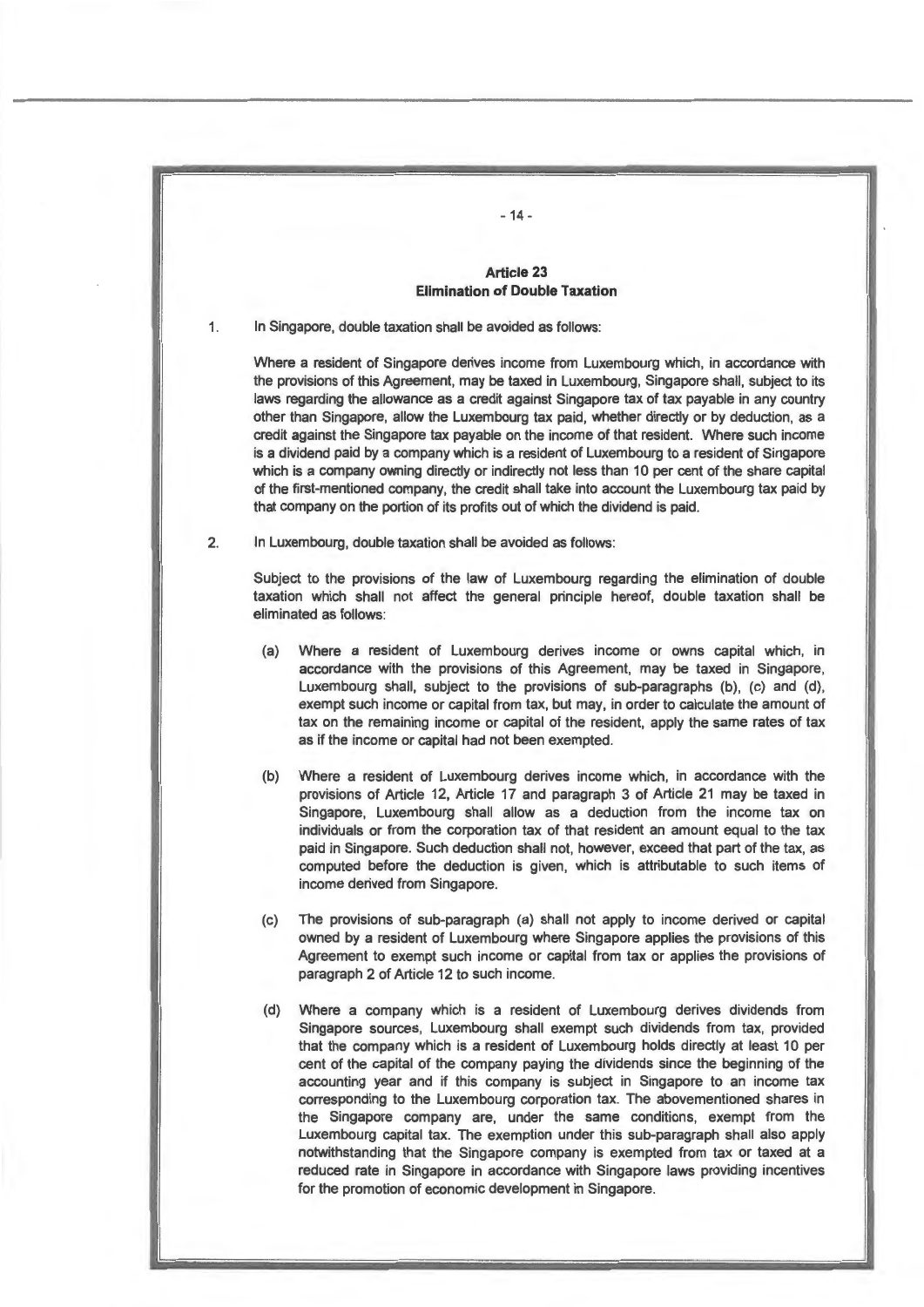### **Article 24 Non-Discrimination**

1. Nationals of a Contracting State shall not be subjected in the other Contracting State to any taxation or any requirement connected therewith, which is other or more burdensome than the taxation and connected requirements to which nationals of that other State in the same circumstances, in particular with respect to residence, are or may be subjected.

2. The taxation on a permanent establishment which an enterprise of a Contracting State has in the other Contracting State shall not be less favourably levied in that other State than the taxation levied on enterprises of that other State carrying on the same activities.

3. Nothing in this Article shall be construed as obliging a Contracting State to grant to:

- (a) residents of the other Contracting State any personal allowances, reliefs and reductions for tax purposes which it grants to its own residents; or
- (b) nationals of the other Contracting State those personal allowances, reliefs and reductions for tax purposes which it grants to its own nationals who are not residents of that State or to such other persons as may be specified in the taxation laws of that State.

4. Except where the provisions of paragraph 1 of Article 9, paragraph 4 of Article 11, or paragraph 6 of Article 12, apply, interest, royalties and other disbursements paid by an enterprise of a Contracting State to a resident of the other Contracting State shall, for the purpose of determining the taxable profits of such enterprise, be deductible under the same conditions as if they had been paid to a resident of the first-mentioned State. Similarly, any debts of an enterprise of a Contracting State to a resident of the other Contracting State shall, for the purpose of determining the taxable capital of such enterprise, be deductible under the same conditions as if they had been contracted to a resident of the first-mentioned State.

5. Enterprises of a Contracting State, the capital of which is wholly or partly owned or controlled, directly or indirectly, by one or more residents of the other Contracting State, shall not be subjected in the first-mentioned State to any taxation or any requirement connected therewith which is other or more burdensome than the taxation and connected requirements to which other similar enterprises of the first-mentioned State are or may be subjected.

6. Where a Contracting State grants tax incentives to its nationals designed to promote economic or social development in accordance with its national policy and criteria, it shall not be construed as discrimination under this Article.

7. The provisions of this Article shall apply to the taxes which are the subject of this Agreement.

# - 15-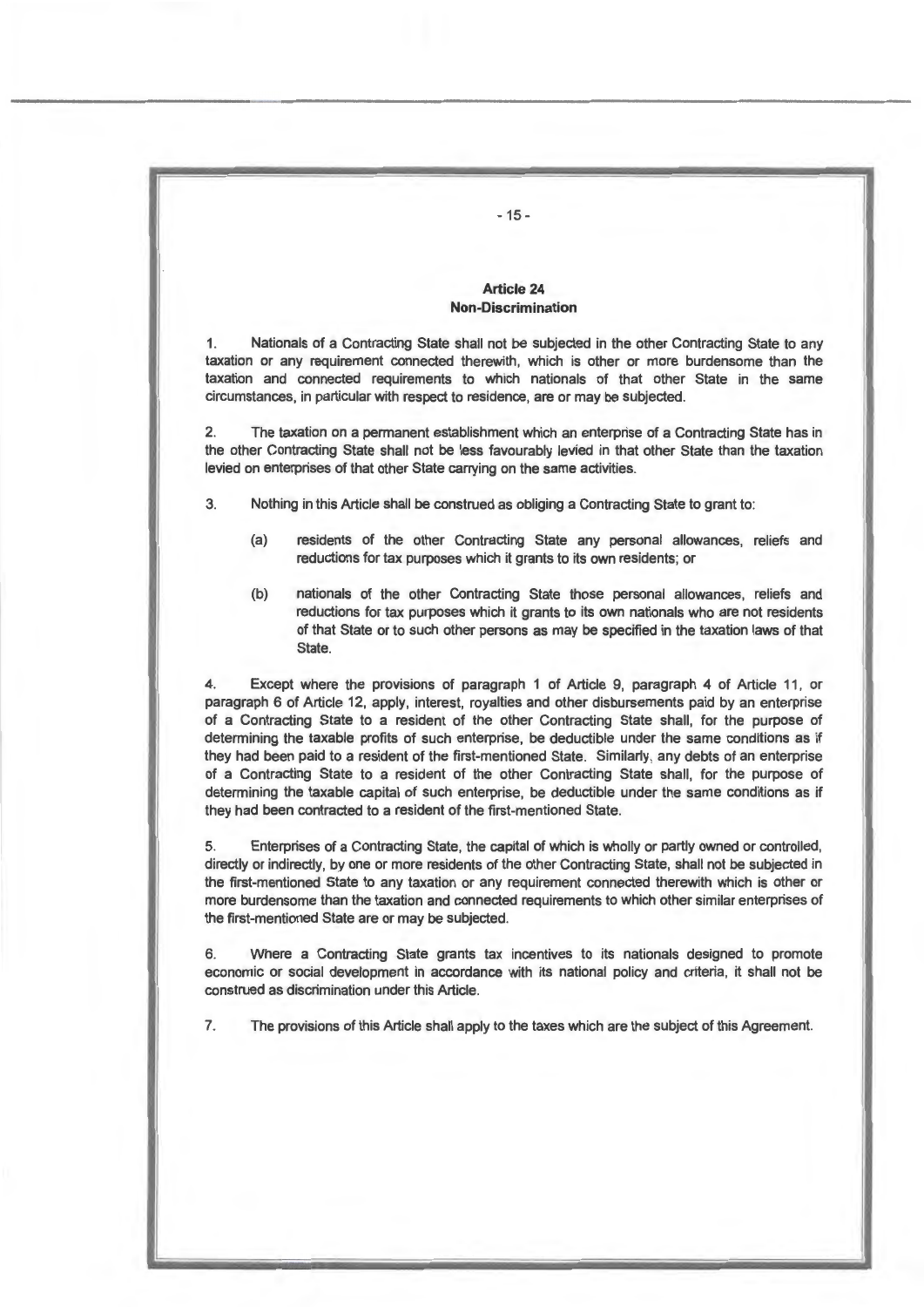### **Article 25 Mutual Agreement Procedure**

1. Where a person considers that the actions of one or both of the Contracting States result or will result for him in taxation not in accordance with the provisions of this Agreement, he may, irrespective of the remedies provided by the domestic law of those States, present his case to the competent authority of the Contracting State of which he is a resident or, if his case comes under paragraph 1 of Article 24, to that of the Contracting State of which he is a national. The case must be presented within three years from the first notification of the action resulting in taxation not in accordance with the provisions of the Agreement.

2. The competent authority shall endeavour, if the objection appears to it to be justified and if it is not itself able to arrive at a satisfactory solution, to resolve the case by mutual agreement with the competent authority of the other Contracting State, with a view to the avoidance of taxation which is not in accordance with the Agreement. Any agreement reached shall be implemented notwithstanding any time limits in the domestic law of the Contracting States.

3. The competent authorities of the Contracting States shall endeavour to resolve by mutual agreement any difficulties or doubts arising as to the interpretation or application of the Agreement. They may also consult together for the elimination of double taxation in cases not provided for in the Agreement.

4. The competent authorities of the Contracting States may communicate with each other directly for the purpose of reaching an agreement in the sense of the preceding paragraphs.

# **Article 26 Exchange of Information**

1. The competent authorities of the Contracting States shall exchange such information as is foreseeably relevant for carrying out the provisions of this Agreement or to the administration or enforcement of the domestic laws concerning taxes of every kind and description imposed on behalf of the Contracting States or of their local authorities, insofar as the taxation thereunder is not contrary to the Agreement. The exchange of information is not restricted by Articles 1 and 2.

2. Any information received under paragraph 1 by a Contracting State shall be treated as secret in the same manner as information obtained under the domestic laws of that State and shall be disclosed only to persons or authorities (including courts and administrative bodies) concerned with the assessment or collection of, the enforcement or prosecution in respect of, the determination of appeals in relation to the taxes referred to in paragraph 1 , or the oversight of the above. Such persons or authorities shall use the information only for such purposes. They may disclose the information in public court proceedings or in judicial decisions.

3. In no case shall the provisions of paragraphs 1 and 2 be construed so as to impose on a Contracting State the obligation:

- (a) to carry out administrative measures at variance with the laws and administrative practice of that or of the other Contracting State;
- (b) to supply information which is not obtainable under the laws or in the normal course of the administration of that or of the other Contracting State;

# - 16-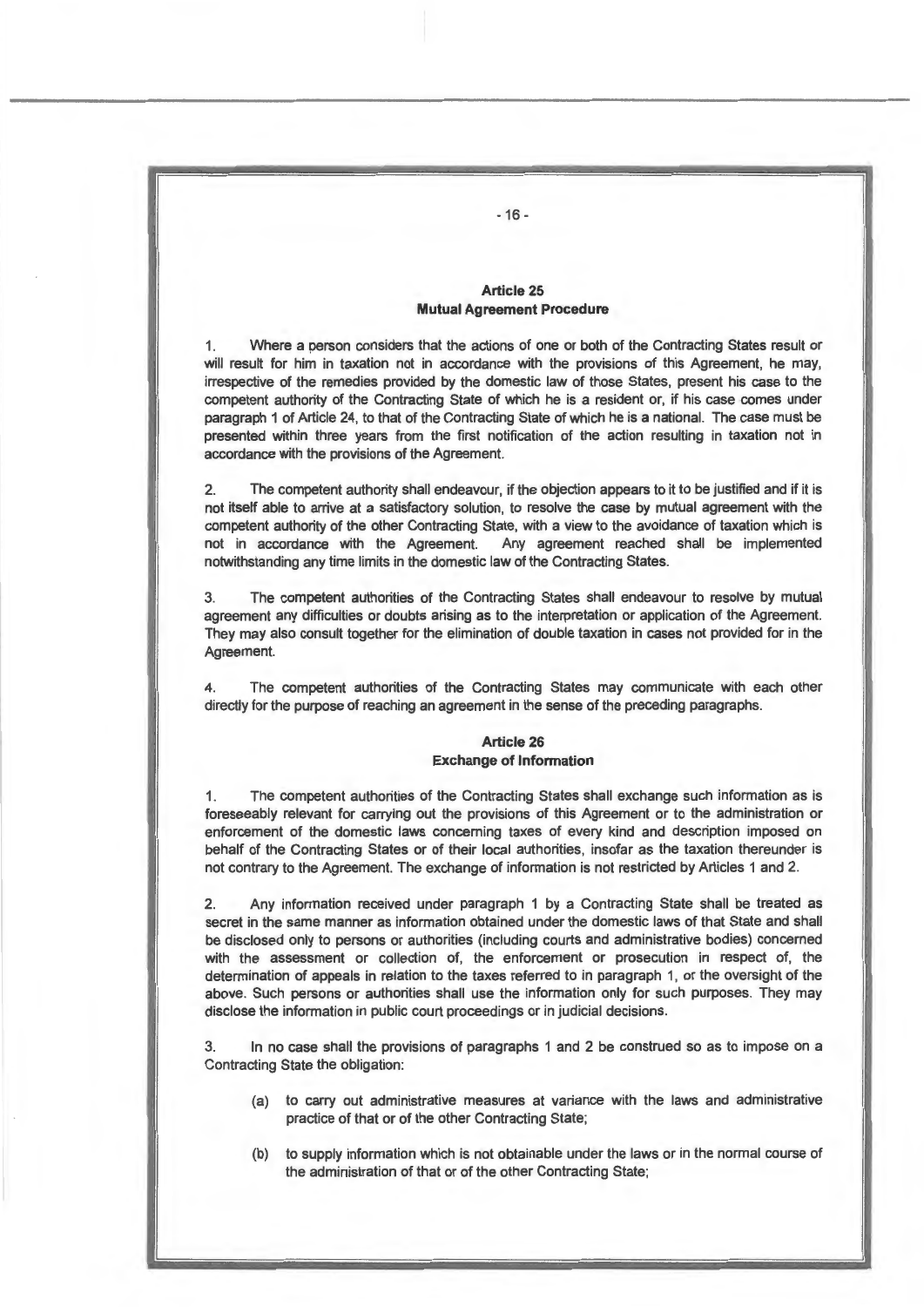(c) to supply information which would disclose any trade, business, industrial, commercial or professional secret or trade process, or information the disclosure of which would be contrary to public policy (ordre public).

4. If information is requested by a Contracting State in accordance with this Article, the other Contracting State shall use its information gathering measures to obtain the requested information, even though that other State may not need such information for its own tax purposes. The obligation contained in the preceding sentence is subject to the limitations of paragraph 3 but in no case shall such limitations be construed to permit a Contracting State to decline to supply information solely because it has no domestic interest in such information.

5. In no case shall the provisions of paragraph 3 be construed to permit a Contracting State to decline to supply information solely because the information is held by a bank, other financial institution, nominee or person acting in an agency or a fiduciary capacity or because it relates to ownership interests in a person.

# **Article 27 Members of Diplomatic Missions and Consular Posts**

Nothing in this Agreement shall affect the fiscal privileges of members of diplomatic missions or consular posts under the general rules of international law or under the provisions of special agreements.

# **Article 28 Entry into Force**

1. The Contracting States shall notify each other in writing, through diplomatic channels, that the procedures required by its law for the entry into force of this Agreement have been satisfied.

2. The Agreement shall enter into force on the date of the later of these notifications and its provisions shall have effect:

- (a) in Singapore:
	- (i) in respect of taxes withheld at source on amounts liable to be paid, deemed paid or paid (whichever is the earliest) on or after 1 January of the calendar year next following the year in which the Agreement enters into force;
	- (ii) in respect of tax chargeable (other than taxes withheld at source) for any year of assessment beginning on or after 1 January in the second calendar year following the year in which the Agreement enters into force; and
	- (iii) in respect of Article 26, for requests made on or after the date of entry into force concerning information for taxes relating to taxable periods beginning on or after 1 January of the calendar year next following the date on which the Agreement enters into force; or where there is no taxable period, for all charges to tax arising on or after 1 January of the calendar year next following the date on which the Agreement enters into force;

- 17-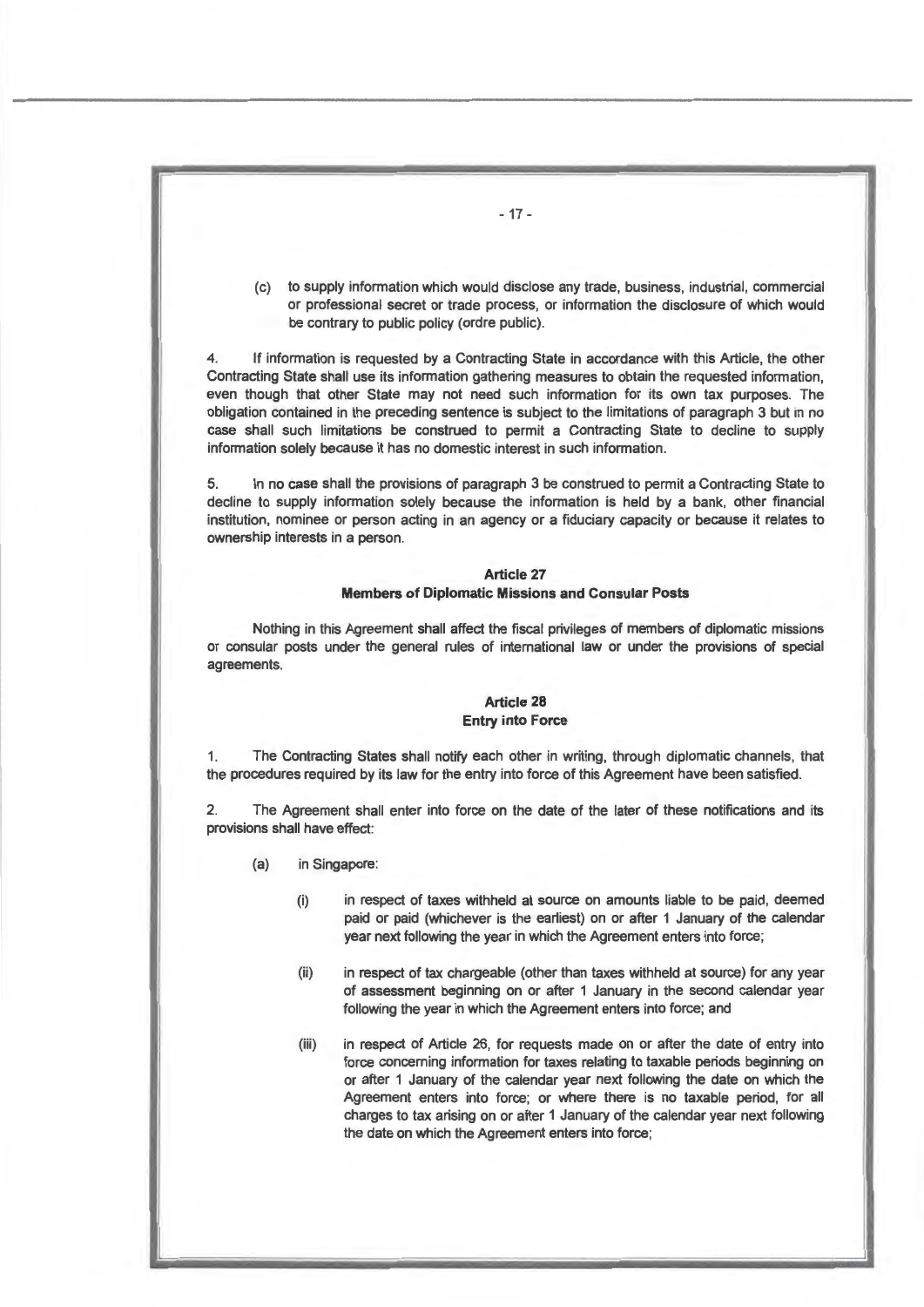#### (b) in Luxembourg:

- (i) in respect of taxes withheld at source, to income derived on or after 1 January of the calendar year next following the year in which the Agreement enters into force;
- (ii) in respect of other taxes on income, and taxes on capital, to taxes chargeable for any taxable year beginning on or after 1 January of the calendar year next following the year in which the Agreement enters into force;
- (iii) in respect of Article 26, for requests made on or after the date of entry into force concerning information for taxes relating to taxable periods beginning on or after 1 January of the calendar year next following the date on which the Agreement enters into force; or where there is no taxable period, for all charges to tax arising on or after 1 January of the calendar year next following the date on which the Agreement enters into force.

3. The Agreement between the Republic of Singapore and the Grand Duchy of Luxembourg for the Avoidance of Double Taxation and the Prevention of Fiscal Evasion with respect to Taxes on Income and on Capital, with Protocol, signed on 6<sup>th</sup> March 1993 shall be terminated and cease to be effective from the date upon which this Agreement has effect in respect of the taxes to which this Agreement applies in accordance with the provisions of paragraph 2 of this Article.

4. Notwithstanding paragraph 3, the provisions of Article 23 (1 )(c) of the Agreement between the Republic of Singapore and the Grand Duchy of Luxembourg for the Avoidance of Double Taxation and the Prevention of Fiscal Evasion with respect to Taxes on Income and on Capital, with Protocol, signed on  $6<sup>th</sup>$  March 1993 shall remain applicable for a 5-year period from the date this Agreement has effect.

# **Article 29 Termination**

This Agreement shall remain in force until terminated by a Contracting State. Either Contracting State may terminate the Agreement, through diplomatic channels, by giving notice of termination at least six months before the end of any calendar year beginning after the expiration of a period of five years from the date of its entry into force. In such event, the Agreement shall cease to have effect:

- (a) in Singapore:
	- (i) in respect of taxes withheld at source on amounts liable to be paid, deemed paid or paid (whichever is the earliest) after the end of that calendar year in which the notice is given;
	- (ii) in respect of tax chargeable (other than taxes withheld at source) for any year of assessment beginning on or after 1 January in the second calendar year following the year in which the notice is given; and
	- (iii) in all other cases, after the end of that calendar year in which the notice is given;

- 18-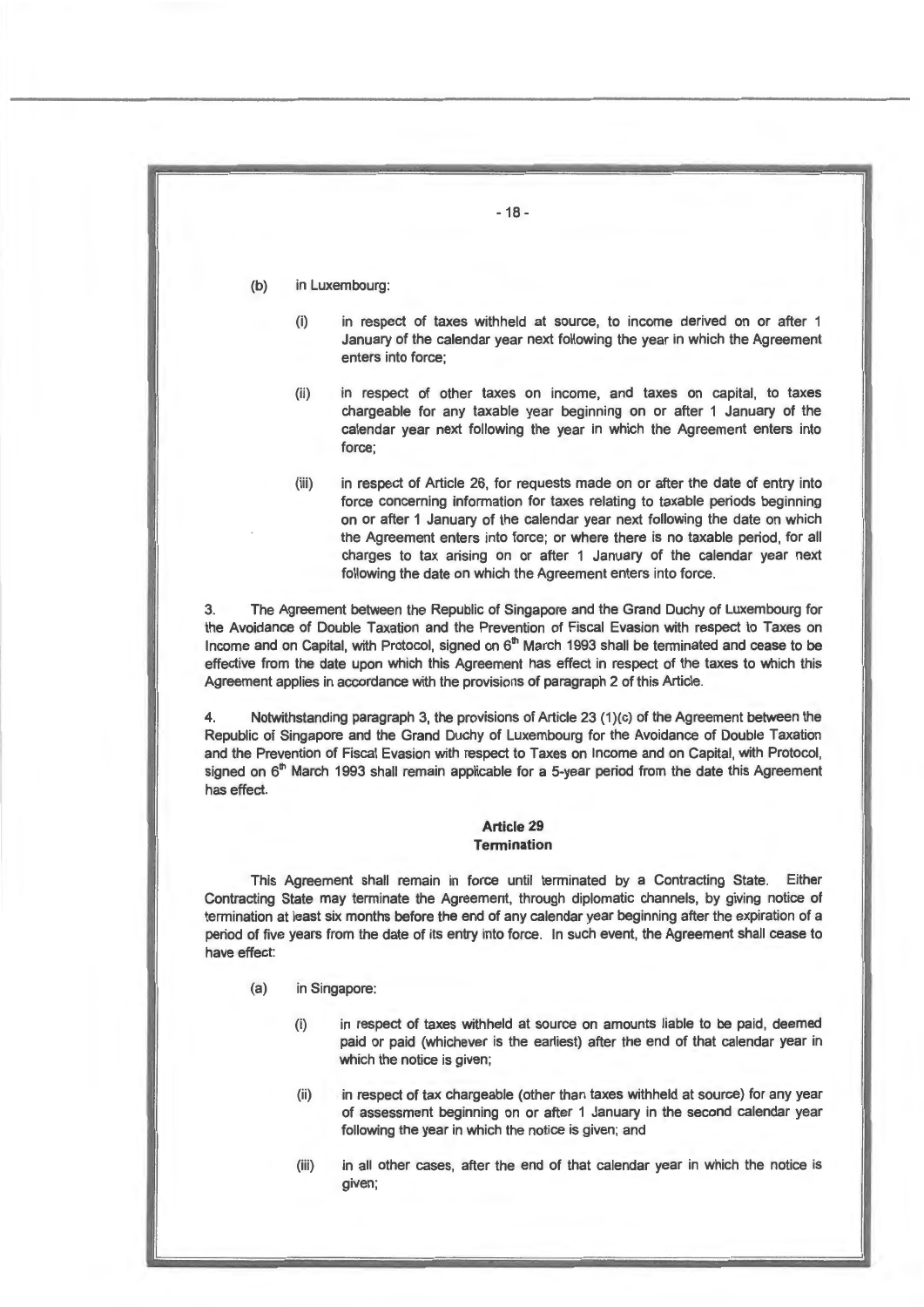### (b) in Luxembourg:

- (i) in respect of taxes withheld at source, to income derived on or after 1 January of the calendar year next following the year in which the notice is given;
- (ii) in respect of other taxes on income, and taxes on capital, to taxes chargeable for any taxable year beginning on or after 1 January of the calendar year next following the year in which the notice is given; and
- (iii) in all other cases, after the end of that calendar year in which the notice is given.

In witness whereof the undersigned, duly authorised thereto, have signed this Agreement.

Done in duplicate at Washington DC on this 9th day of October 2013 in the English language.

**For the Government of the Grand Duchy of Luxembourg** 

**For the Government of the Republic of Singapore** 

Inc Franch

*rtft* ~----:> 29 mai

 $-19-$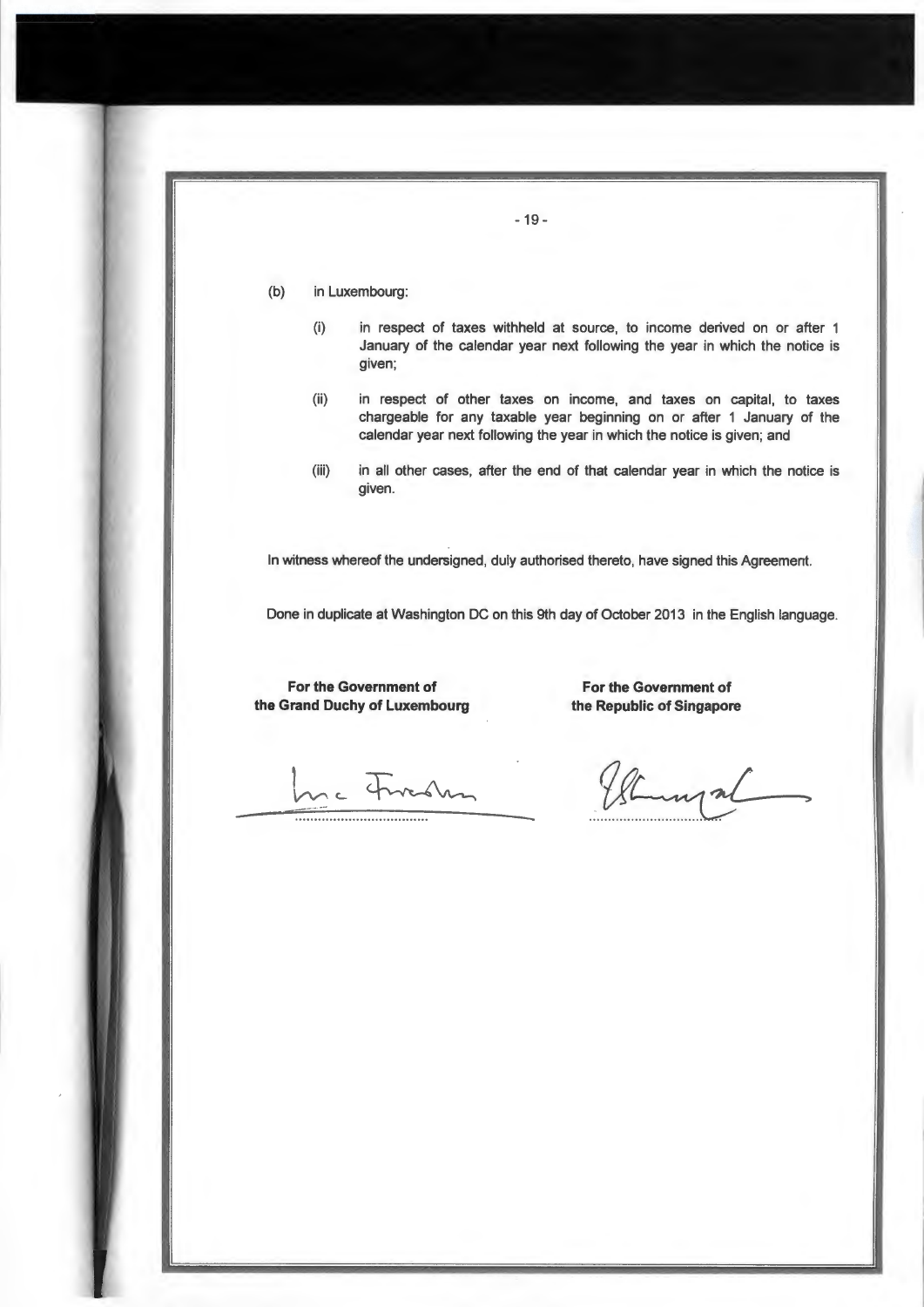# **PROTOCOL**

At the moment of the signing of the Agreement between the Government of the Grand Duchy of Luxembourg and the Government of the Republic of Singapore for the Avoidance of Double Taxation and the Prevention of Fiscal Evasion with respect to Taxes on Income and on Capital, the undersigned have agreed upon the following provisions, which shall form an integral part of the Agreement:

#### I. **With reference to Article 4:**

It is understood that a collective investment vehicle is a resident of a Contracting State if under the domestic laws of that State it is liable to tax therein by reason of its domicile, residence, place of management or any other criterion of a similar nature. A collective investment vehicle is also considered liable to tax if it is subject to the tax laws of that Contracting State but is exempt from tax only if it meets all the requirements for exemption specified in the tax laws of that Contracting State.

#### II. **With reference to Articles 10, 11 and 12:**

A trustee liable to tax in a Contracting State in respect of dividends, interest or royalties shall be deemed to be the beneficial owner of that interest or those dividends or royalties.

#### Ill. **With reference to Article 26:**

The competent authority of the requesting State shall provide the following information to the competent authority of the requested State when making a request for information under the Agreement to demonstrate the foreseeable relevance of the information to the request:

- (a) the identity of the person under examination or investigation;
- (b) a statement of the information sought including its nature and the form in which the requesting State wishes to receive the information from the requested State;
- (c) the taxable period with respect to which the information is requested;
- (d) the tax purpose for which the information is sought;
- (e) grounds for believing that the information requested is held in the requested State or is in the possession or control of a person within the jurisdiction of the requested State;
- (f) to the extent known, the name and address of any person believed to be in possession of the requested information;
- (g) a statement that the requesting State has pursued all means available in its own territory to obtain the information, except those that would give rise to disproportionate difficulties.

- 20-